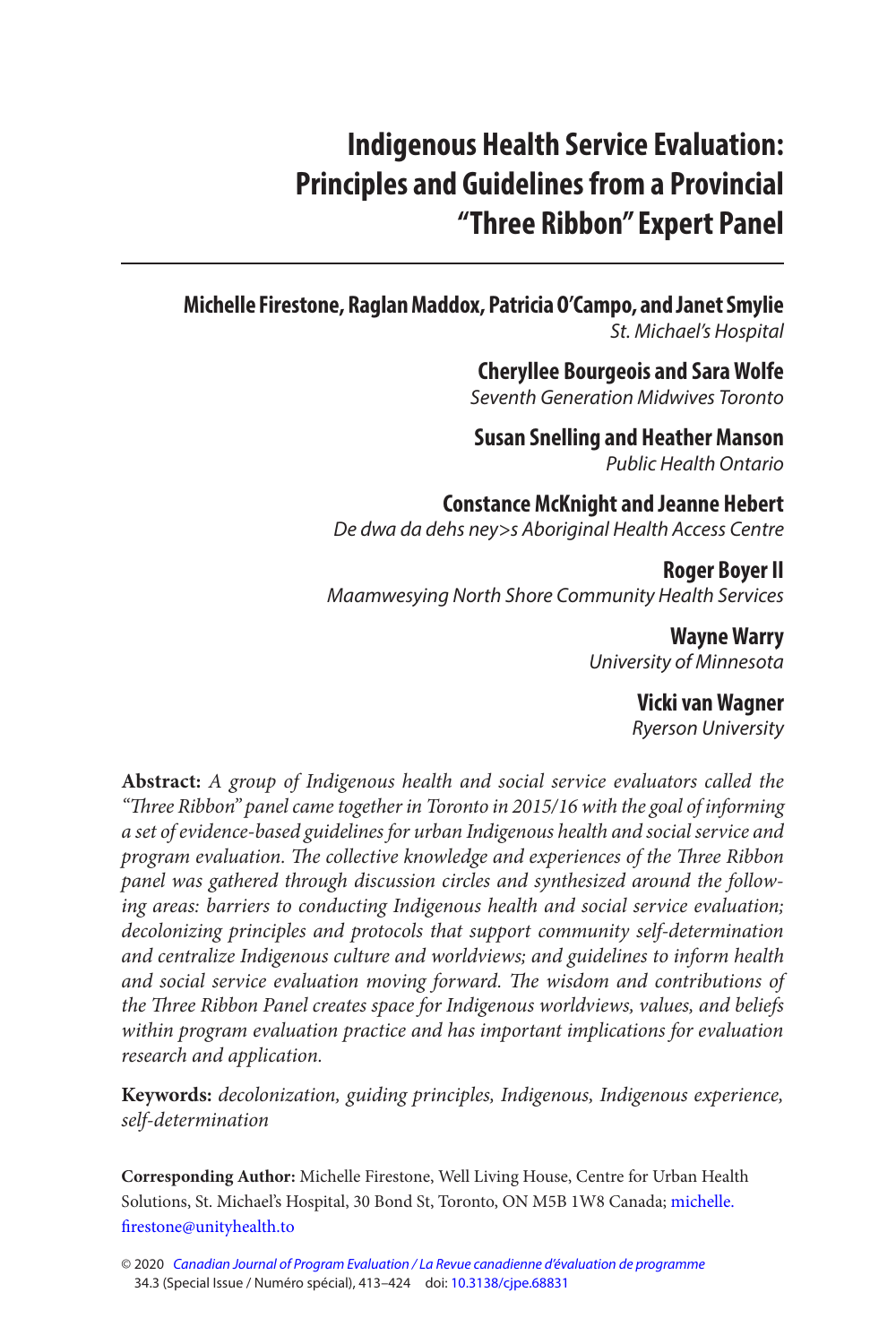<span id="page-1-0"></span>**Résumé :** Un groupe d'évaluateurs et d'évaluatrices dans le domaine de la santé et des services sociaux autochtones, appelé le groupe « Three Riboon Panel » s'est réuni à Toronto en 2015-2016 avec l'objectif d'établir des lignes directrices fondées sur la recherche pour l'évaluation de programmes et de services en contexte autochtone. L'expérience et les connaissances collectives du groupe ont été présentées lors de cercles de discussions et portaient sur les domaines suivants : les obstacles à l'évaluation des programmes de santé et services sociaux en contexte autochtone; la décolonisation des principes et des protocoles afin d'appuyer l'autodétermination des communautés et centraliser la culture et les points de vue autochtones; et les lignes directrices qui orienteront à l'avenir l'évaluation en santé et services sociaux. La sagesse et la contribution du groupe contribuent à la diffusion des points de vue, des valeurs et des croyances autochtones et permettent une réflexion au sujet de leur place au sein de la pratique évaluative. Cette réflexion pourrait avoir des conséquences importantes pour la pratique et la recherche sur l'évaluation.

**Mots clé :** décolonisation, principes directeurs, autochtone, expérience autochtone, autodétermination

## **BACKGROUND**

In Canada, evaluations of programs and services that are tailored for and/or include Indigenous peoples are often under-resourced, poorly designed, and fail to take community evaluation priorities into account [\(Grover, 2008](#page-9-0); [Scott, 2008\)](#page-10-0). Mainstream evaluations also tend to exclude Indigenous-specific needs from their performance assessments ([Grover, 2008](#page-9-0)). While there has been a movement toward strengths-based, holistic, and "culturally responsive" evaluations, Indigenous scholars have called for evaluations that are grounded in Indigenous worldviews and ways of knowing and informed by locally defined values, such as sovereignty, reciprocity, and place ([Cram, 2018;](#page-9-0) [Lafrance, Nichols, & Kirkhart,](#page-10-0) [2012](#page-10-0); [Waapalaneexkweew & Dodge-Francis, 2018](#page-10-0)). The Well Living House is an action research centre focused on building and sharing evidence to support Indigenous infant, child, and family health and is located at St. Michael's Hospital within the Centre for Urban Health Solutions (C-UHS) in Toronto, Canada. The Well Living House is co-governed by St. Michael's Hospital and a Counsel of Indigenous grandparents (Well Living House, 2017b).

In 2015/2016, the Well Living House and partners brought together a group of experienced and respected Indigenous health service evaluators known as the "Three Ribbon Panel." The Three Ribbon research project was implemented as a partnership between four Indigenous health service partners: Seventh Generation Midwives Toronto (SGMT), Dedwadadehsnye>s Aboriginal Health Centre in Hamilton, the Southwest Ontario Health Access Centre (SOAHAC) in London, and Waasegiizhig Nanaandawe'Iyewigamig Health Access Centre in Kenora. The guiding intention of the Panel was to support the development of "wise" practice guidelines for high-quality Indigenous health service and program evaluation through transformative, shared learning by way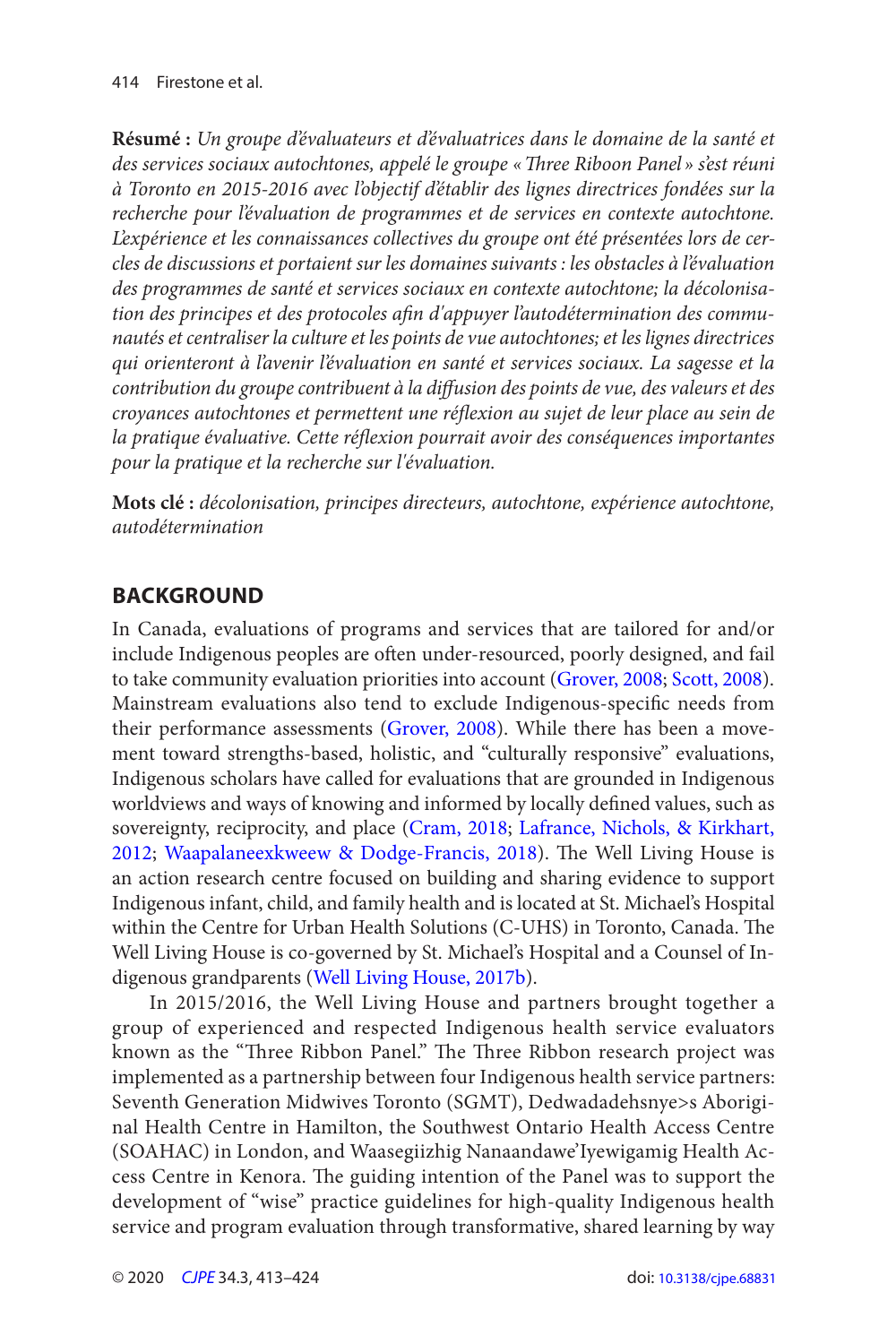<span id="page-2-0"></span>of discussion circles. The term "wise" is used in place of "best" or "evidencebased" to ensure that Indigenous knowledge and practice, which often relies on experiential proofs, is included as a core source of information in addition to evidence emerging from universities and/or non-Indigenous sources. ([Well](#page-10-0)  Living House, 2017a)

 The name "Three Ribbon" was chosen to honour Indigenous teachings and ceremony. The threefold braid can represent mind, body, and spirit. Braids can also hold prayers and intentions; symbolize strength and wisdom; and illustrate the wholistic, inter-relational nature of Indigenous knowledge and practice ([Abol](#page-9-0)[son, 2010](#page-9-0)). Ribbons are a common and important element of many Indigenous communities' ceremonial protocols and clothing.

In this paper, we present a synthesis of the collective knowledge and lived experiences of the Three Ribbon Panel, which spanned multiple dimensions of Indigenous program evaluation practice. This innovative synthesis challenges and extends program evaluation research and practice and fills a knowledge and practice gap in ways that align with the goals of the Truth and Reconciliation Commission of Canada, including the call to action for the federal government, in partnership with Indigenous communities, to identify and close gaps in health outcomes between Indigenous and non-Indigenous people ([TRC, 2015\)](#page-10-0).

## **FACILITATION OF THE THREE RIBBON PANEL**

Panel members were identified and recruited by the Three Ribbon project leads with the aim of selecting a mixed and representative group of Indigenous and allied evaluation researcher specialists, public health and health service practitioners, Indigenous health service managers, and Indigenous Knowledge Keepers/ Elders. Eight identified potential members agreed to participate as Panelists. Panelists were then invited to a one-day meeting, with arrangements made for travel and logistics. Panelists represented tribal councils, local Indigenous health services, and various government bodies from across Ontario.

To provide background information and focus the content of the Panel discussion, the research team circulated the initial findings from a recent international systematic review (Maddox et al., Under Review) and the following premeeting questions:

- 1. In your knowledge and experience what are the major problems or challenges that arise in the evaluation of Indigenous health services and programs?
- 2. What approach(es) are you aware of that have been successfully used in Indigenous health services and program evaluation? How was/were/they successful?
- 3. The American Evaluation Association (AEA) has outlined guiding principles for evaluators [\(American Evaluation Association, 2007](#page-9-0)): systematic inquiry, competence, integrity/honesty, respect for people, responsibilities for general and public welfare. How do these need to be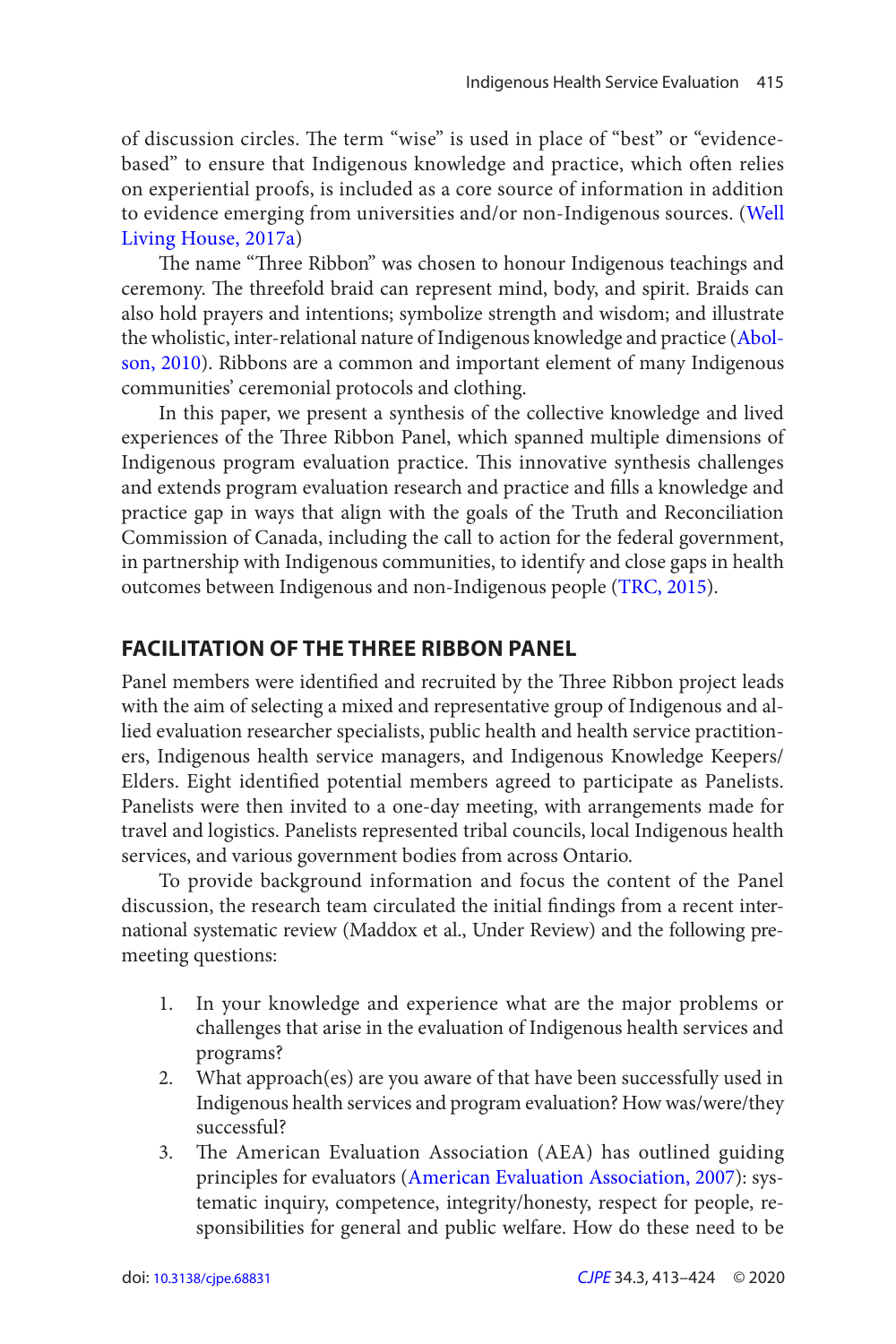<span id="page-3-0"></span>modified for Indigenous health service and program evaluation? Are there underlying assumptions that also need to be added/modified?

During the panel, the Three Ribbon Project lead facilitated a discussion circle that drew on Indigenous-specific methods, such as dialogue circles ([Crowshoe &](#page-9-0)  [Manneschmidt, 2002](#page-9-0); [National Aboriginal Health Organization, 2006](#page-10-0)) and talking circles ([Weber-Pillwax, 2004;](#page-10-0) [Wilson, 2008](#page-10-0)). Indigenous protocols were followed, with the day starting with a smudge, prayer, and traditional teaching led by an Elder. The discussion circle began with roundtable introductions, followed by progressive go-arounds to explore the pre-meeting questions. The facilitator tracked discussion ideas on a flip chart, summarizing and encouraging additional thoughts after each question. As mutual agreements and common ground emerged, the facilitator invited further reflections. Syntheses were emerging during the conversations and the process. Before closing the circle, Panelists were asked to share final thoughts, and the Elder closed the panel with a song.

 Three months later, a follow-up videoconference was held to review and refine the summary report of the discussion circle and develop preliminary recommendations for Indigenous health service and program evaluation. Emerging recommendations were shared electronically, and a final videoconference was held to finalize the report and recommendations.

## **INSIGHTS FROM THE THREE RIBBON PANEL**

#### Challenges and issues with dominant evaluation systems

 Reflecting on the major problems or challenges that arise in the evaluation of Indigenous health services and programs, there was strong agreement among Panelists that existing non-Indigenous and dominant systems, processes, measures, and tools for evaluations are being externally imposed on Indigenous communities. Consequently, this divides the goals and methods of the evaluations from community utility and relevance. Much of this disconnect can be traced back to the funding agencies that control the flow of resources and commonly prescribe evaluation theory and primary outcome measures. Indigenous health and social services and their evaluations are systematically under-resourced (Lavoie, Forget, & [O'Neil, 2007](#page-10-0)). Inadequate resourcing hinders the development of service and program infrastructure and limits capacity for sustainability, evaluation quality, and collection of sufficient data to support wise health services and programming in Indigenous communities ([Smylie, Anderson, Ratima, Crengle, & Anderson, 2006](#page-10-0); [Smylie & Firestone, 2015](#page-10-0)). The explicit and/or implicit evaluation goals of funding bodies may also be in tension and outweigh those of Indigenous communities, making evaluations theoretically faulty. As Heather Manson from Public Health Ontario stated, "evaluations that describe activities justify funding, but don't tell us if we are doing a good job." This has resulted in what Sara Wolfe from Seventh Generation Midwives Toronto described as "evaluation fatigue" and Indigenous health practitioners and communities having an "allergy" to evaluation.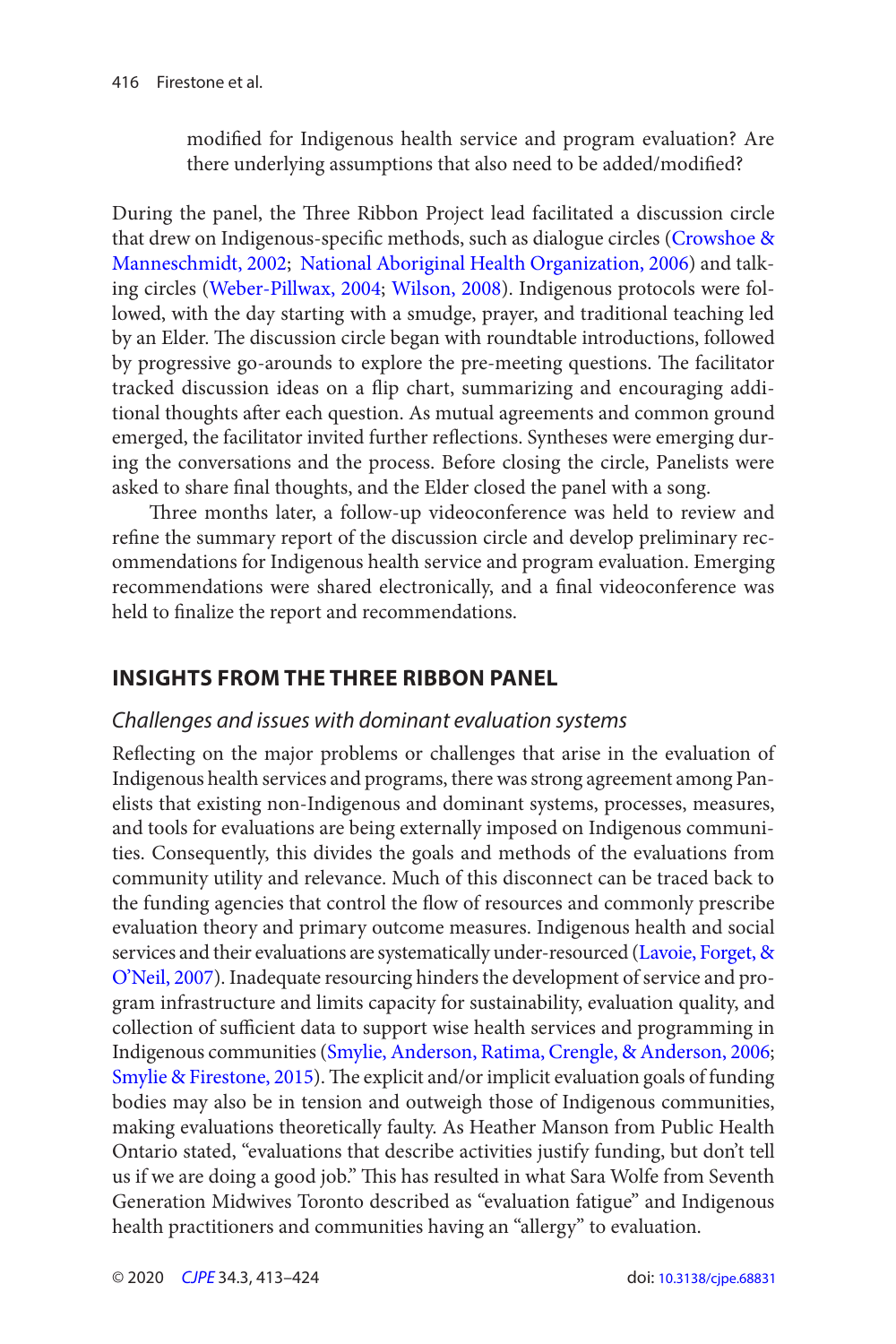<span id="page-4-0"></span>When evaluation processes, tools, and measures are designed and implemented without input, involvement, or governance from Indigenous communities, it fosters false narratives about Indigenous people. As Sara Wolfe noted, "often, consultation happens at isolated points during evaluation rather than as an iterative process." If the "measuring stick" is externally developed and imposed, inappropriate measures are applied and the result can be an incorrect assessment of program failure.

Drawing from her lived Indigenous experience and many years in Indigenous health management and executive roles, Gertie Mai Muse identified a high level of "inherent community accountability" as fundamental to the success of the health centre she directed. This community direction was the result of an integrated and comprehensive community engagement process and strong, reciprocal community member- service provider relationships. It would be easy for an external evaluator unfamiliar with Indigenous social systems and the robust nature of local Indigenous knowledge and practice to miss or even dismiss these critical processes and relationships. Panelist Vicki Van Wagner offered similar reflections on the evaluation of midwifery in Nunavik, Canada:

 The teams I have worked with have focused on the outcomes and we left the story of how untold. It is more clear to me now, that when evaluating Indigenous health services, the stories of community engagement in defining the project, the outcome measures, doing the work of the research and owning the results and even the tools that are developed is very important.

An additional challenge was the need to address different literacies, interpretations of language, and understandings of core concepts between evaluators and Indigenous communities. Mainstream evaluation terminology as expressed in oral and written English may not translate into local Indigenous languages or represent familiar concepts and local ways of knowing and doing.

#### Decolonizing principles and protocols for evaluation

 Panelists confirmed that Indigenous communities want to define, decolonize, and prioritize Indigenous knowledges and processes in their own service and program evaluation. Decolonized evaluation centralizes Indigenous knowledge and values, ensures that processes and outcomes are aligned with Indigenous community goals and worldviews, includes active participation and leadership of Indigenous communities, and focuses on relevance as defined by Indigenous communities ([Chouinard & Cousins, 2007](#page-9-0); [Johnston-Goodstar, 2012](#page-9-0)). According to Roger Boyer II, "There is a fever, a thirst for our own [Indigenous] data and evaluation."

While many evaluation methods are rooted in non-Indigenous, mainstream approaches to science and public health, there are examples that bridge Indigenous ways of knowing and doing and enable effective evaluation. Panelists recommended the use of stories [\(Geia, Hayes, & Usher, 2013](#page-9-0)), Photo-Voice ([Castleden,](#page-9-0) [Garvin, & Huu-ay-aht First Nation, 2008](#page-9-0)), and concept mapping ([Firestone](#page-9-0)  [et al., 2014](#page-9-0)). Elder and Knowledge Keeper Jeanne Hebert shared her experiences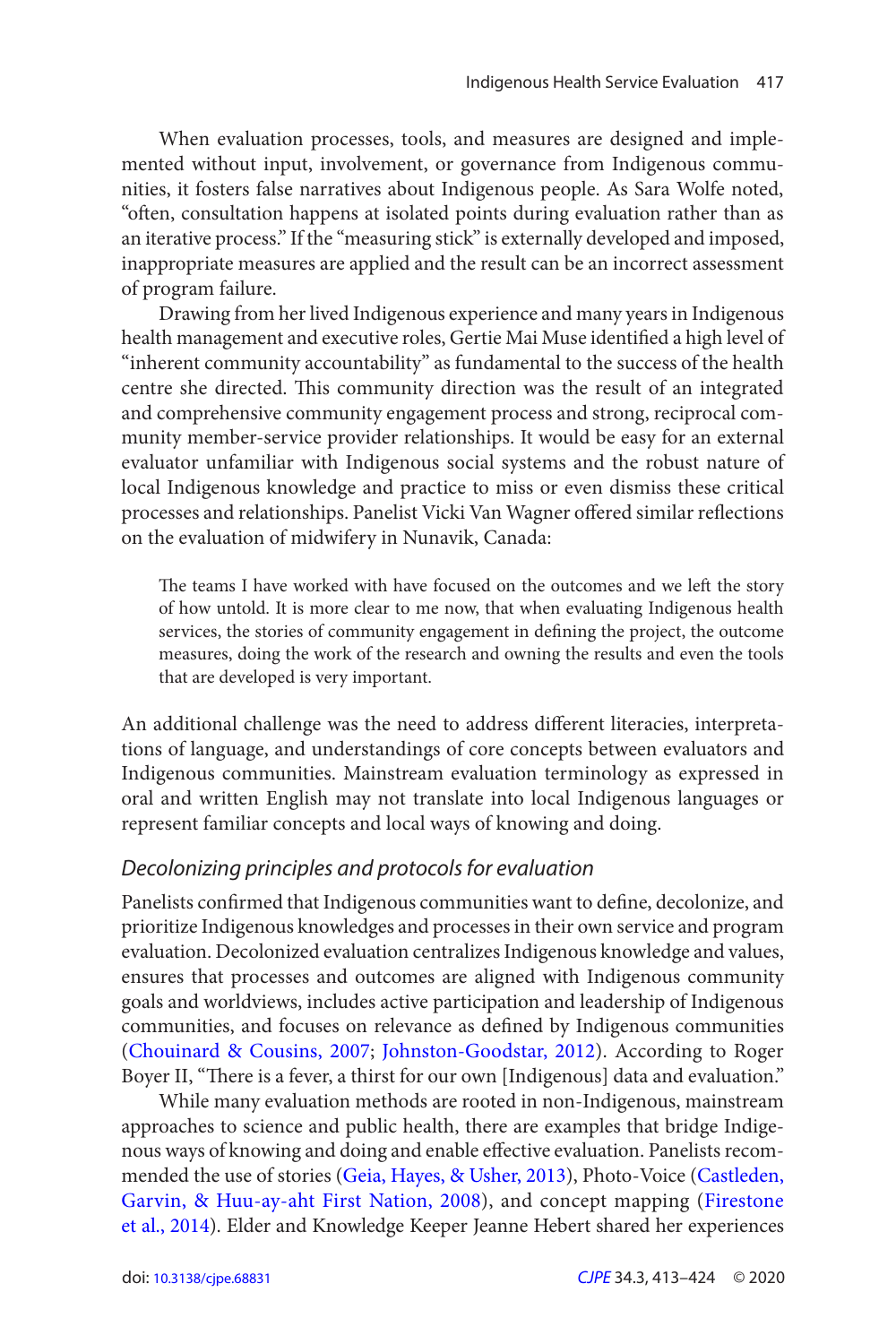<span id="page-5-0"></span>drawing on the medicine wheel as an evaluation tool for wellness planning and understanding where people are at throughout their healing journey.

#### Emerging guiding principles for Indigenous evaluation

Building on the findings of an international systematic literature review and the principles of the AEA, Panelists identified the following emerging principles:

- **Indigenous governance:** The program evaluation must be community-led and governed. Local Indigenous communities must drive the entire process, set the priorities for evaluation, and lead or co-lead program and evaluation implementation. This supports community self-determination and upholds program evaluation rigour, leading to more positive program outcomes. Indigenous communities must also be central in decisionmaking and governance processes at broader institutional and systemic levels to achieve effective and community-relevant evaluation.
- **Clarity of purpose: "Who wants to know and why?":** The integrity of an evaluation in an Indigenous context is dependent on the disclosure and transparency of the evaluator. Whether the evaluator is external to or a member of a particular community, they must be self-reflexive about their position and relationality to those using, delivering, and funding the service. Evaluators must also acknowledge their limitations, motivations, and purpose for conducting the evaluation. Bringing a clear purpose, along with an understanding of the unique local context, can inform and enhance sharing of the evaluation within and between Indigenous communities. We use the term local context understanding that Indigenous communities are self-defined groups of Indigenous peoples linked together by diverse characteristics that can include kinship, land ties, language, culture, geographic residence, historic and/or current governance systems, and other collective causes. By Indigenous community context we mean the whole situation, historical, economical, and socio-political background, and/or environment relevant to a particular Indigenous community.
- **Indigegogy:** The term "Indigegogy" reflects approaches that are foundationally grounded in Indigenous knowledge and practice, simultaneously recognizing innate colonial contamination ([Hill & Wilkinson, 2014\)](#page-9-0). Indigenous knowledge and practices include the diversity of current and lived Indigenous knowledges, skills, values, and beliefs relevant to the Indigenous community or population involved in the evaluation. They should not be externally inscribed; such an imposition process could be considered a recolonization. Respect for local protocols and culture, then, is required. The use of Indigenous languages is important, but not always essential to this foundational integration of Indigenous culture in its multiple and varied expressions. Indigegogy will influence how evaluations are developed, implemented, analyzed, reported, and utilized and can ensure that findings are culturally sensitive and accurate.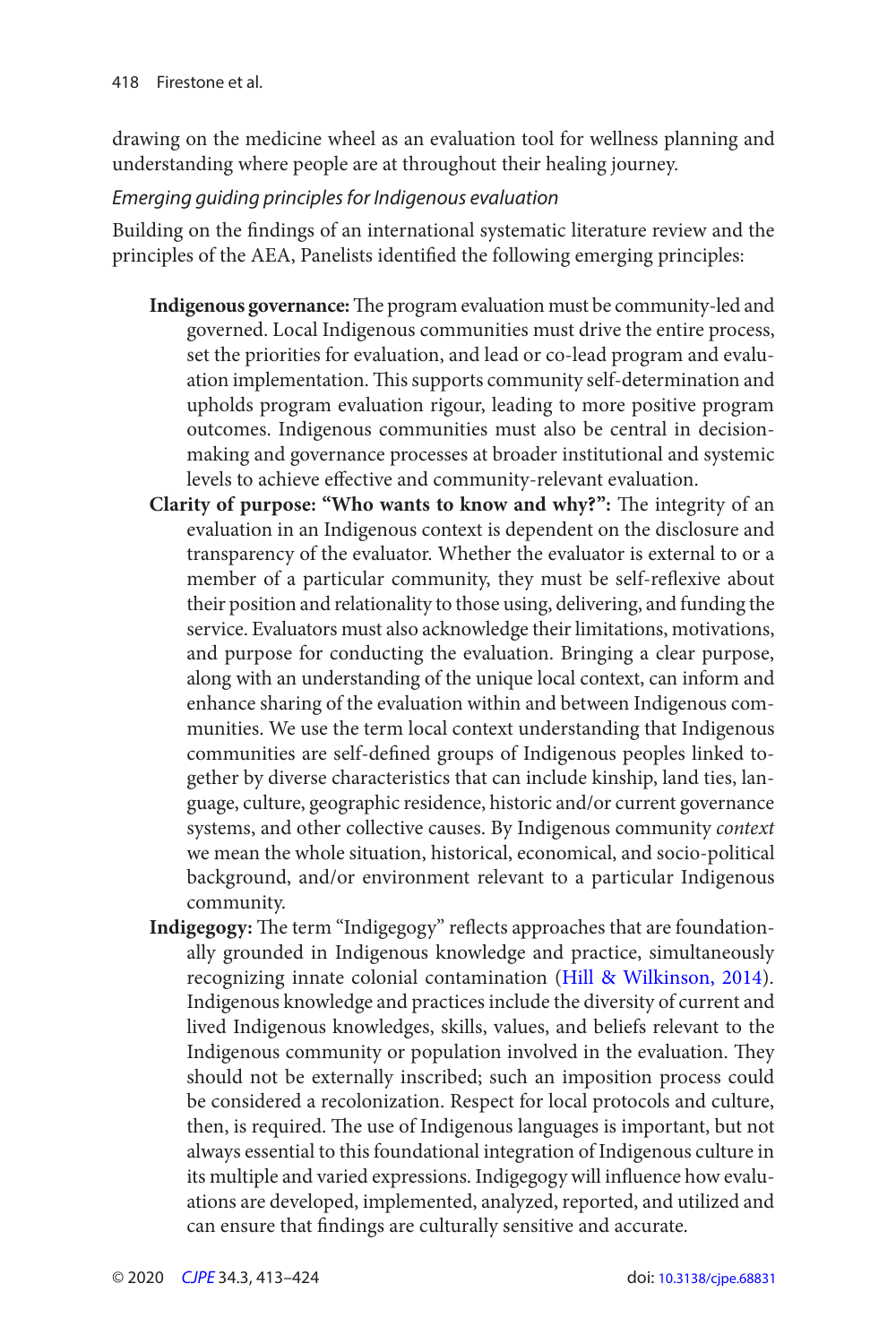- <span id="page-6-0"></span>**Inter-relationality:** Inter-relationality, or the connection and interdependence between all things including information, is an important and cross-cutting concept in Indigenous knowledge systems and practice ([Carjuzaa & Fenimore-Smith, 2010](#page-9-0); [Kirkness & Barnhardt, 1991](#page-10-0)). Applying the concept of inter-relationality to program evaluation requires significant adjustment to mainstream methods and measures that privilege and categorize questions and outcomes. An inter-relational approach is deeply concerned with the interconnection between and across domains of inquiry and bits of data.
- **Minobimaatisiiwin —Living the good life and other holistic concepts of good living:** Holistic models of wellness such as Minobimaatisiiwin , the Anishnaabe worldview of living a good life, represent the application of inter-relationality to health and to Indigenous service and program evaluation. Panel Elder and Knowledge Keeper Jeanne Hebert spoke about the Indigenous Peoples' Great Law, which is the oral constitution that bound the Iroquois Confederacy together. Iroquois laws were recorded using wampum symbols to support narratives that specified laws and ceremonies to be performed at specific times. One of the main principles of the Great Law was peace and the balance of mind and body in life. Vicki Van Wagner explored these ideas with her colleagues in Nunavik who explained the Inuit concept of Qanuinngisiarniq, which means "everything is okay" in the broadest sense of everything and the most meaningful sense of "okay," and also "wellness," taking care of yourself and "living well in a healthy way." Evaluations committed to understanding how Indigenous community governance, laws, and ceremonies affect health outcomes would be wise to build on local Indigenous governance frameworks such as these.
- **Collectivity:** Local community leadership is intrinsic to community wellbeing. Collectivity requires the meaningful engagement and participation of the local community across service domains and subpopulations. Broad-based Indigenous leadership and community participation linked directly to evaluation activities (e.g., the hiring of Indigenous staff, consultants, advisory boards, reference groups, and working groups, or mentorship by Knowledge Keepers and Elders) are essential.
- **Responsiveness:** Evaluations must reflect local community context and should be flexible to respond to the specific needs and environment within that community. Responsiveness demands an understanding of the historical and current socio-political context in which a person, community, program, or policy operates (e.g., scheduled evaluation activities may need to be postponed/adapted to accommodate emergencies and other circumstances that arise, such as unexpected death).

#### Wise protocols for Indigenous evaluation

 The protocols that uphold Indigenous evaluation principles vary across community settings and are adhered to and recognized in different ways. Reflecting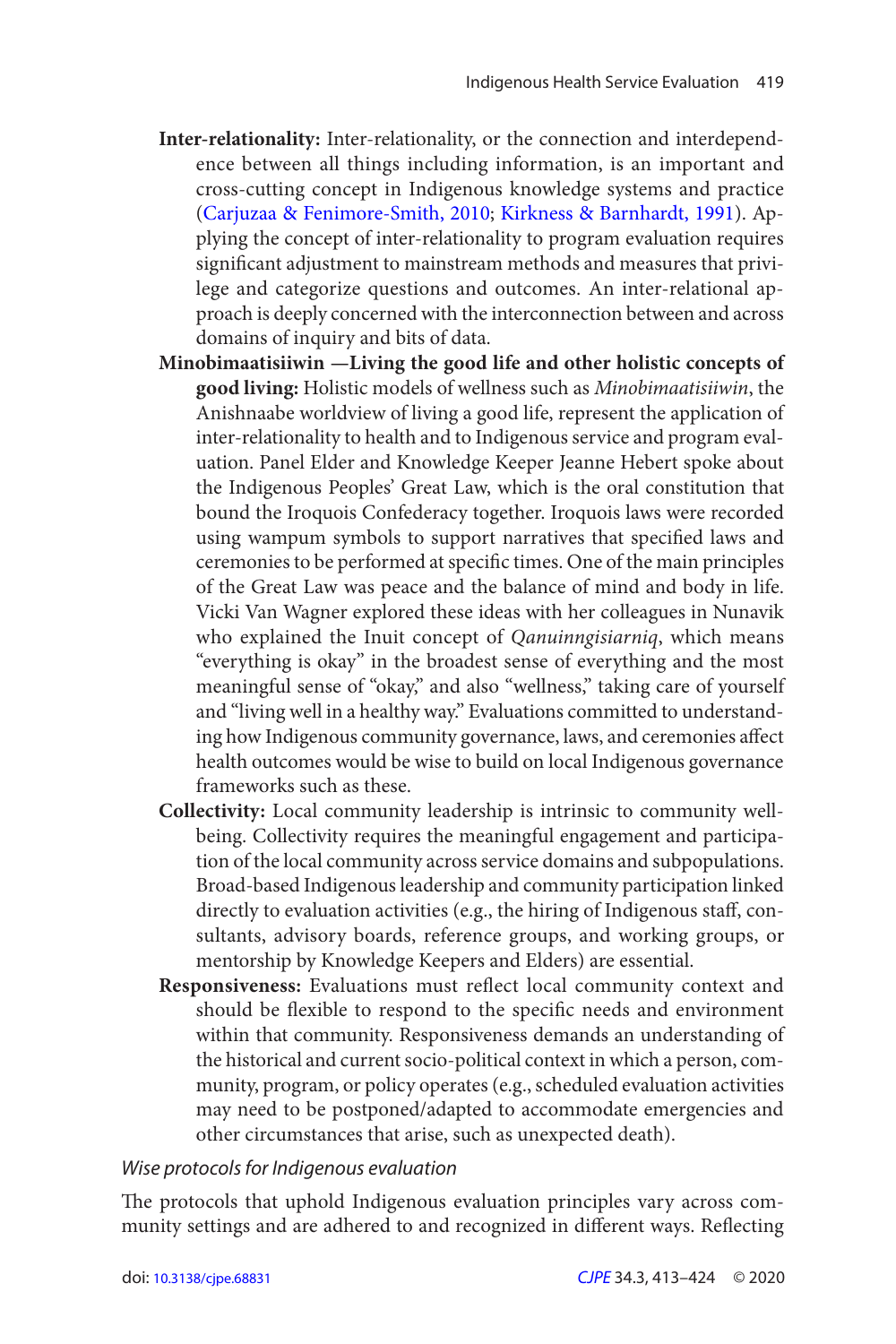<span id="page-7-0"></span>on the literature and the insights from the Panelists, the Panelists identified the following core protocols:

- **ethics and governance** (e.g., establishing Indigenous/trial ethics boards, community advisory boards, research, and data-sharing mechanisms; following Indigenous research ethics frameworks);
- integrated evaluation frameworks (i.e., ensuring that evaluations build on individual, community, organizational, and system-level capacities, and multi-dimensional understandings of health);
- • **cultural safety** (e.g., training and support for evaluation team, community-defined measures and tools); and

**Table 1.** Indigenous health service and program evaluation guidelines

- 1. Demonstrate Indigenous leadership and a commitment to self-determination, including but not limited to the processes by which the evaluation is funded.
- 2. Demonstrate community governance and leadership at every phase, using OCAP<sup>®</sup> or other relevant Indigenous community governance and management principles and protocols.
- 3. Have a majority of Indigenous members on the evaluation team.
- 4. Contribute to an enhancement of relevant, useful, and sustainable evaluation skills and capacities that stay in the Indigenous community in which the evaluation takes place.
- 5. Demonstrate reciprocity for both Indigenous and non-Indigenous team members.
- 6. Demonstrate methods, analysis and dissemination approaches that overtly reflect the Indigenous contexts, values, skills, knowledge, and practices of the communities in which the evaluation takes place.
- 7. Desired by participant communities.
- 8. Demonstrate responsiveness to participant community needs and contexts.
- 9. Reflect participant community priorities both generally and with respect to health and wellness.
- 10. Contribute to holistic Indigenous concepts of good living, such as Minobimaatisiiwin, the Great Law, and Qanuinngisiarniq.
- 11. Support the recognition and sharing of what is working and what is not.
- 12. Use accessible language to communicate evaluation plans, methods, and results.
- 13. Be appropriately budgeted by funders to support relevant and high-quality community leadership, participation, methods, and dissemination.
- 14. Recognize the value of and build on existing intrinsic Indigenous community systems of knowledge and practice. We have always had systems of evaluation and accountability in our communities.
- 15. Leave no community or community member behind. All communities can participate in evaluation activities as long as we start to work with them where they are at and recognize contextual constraints.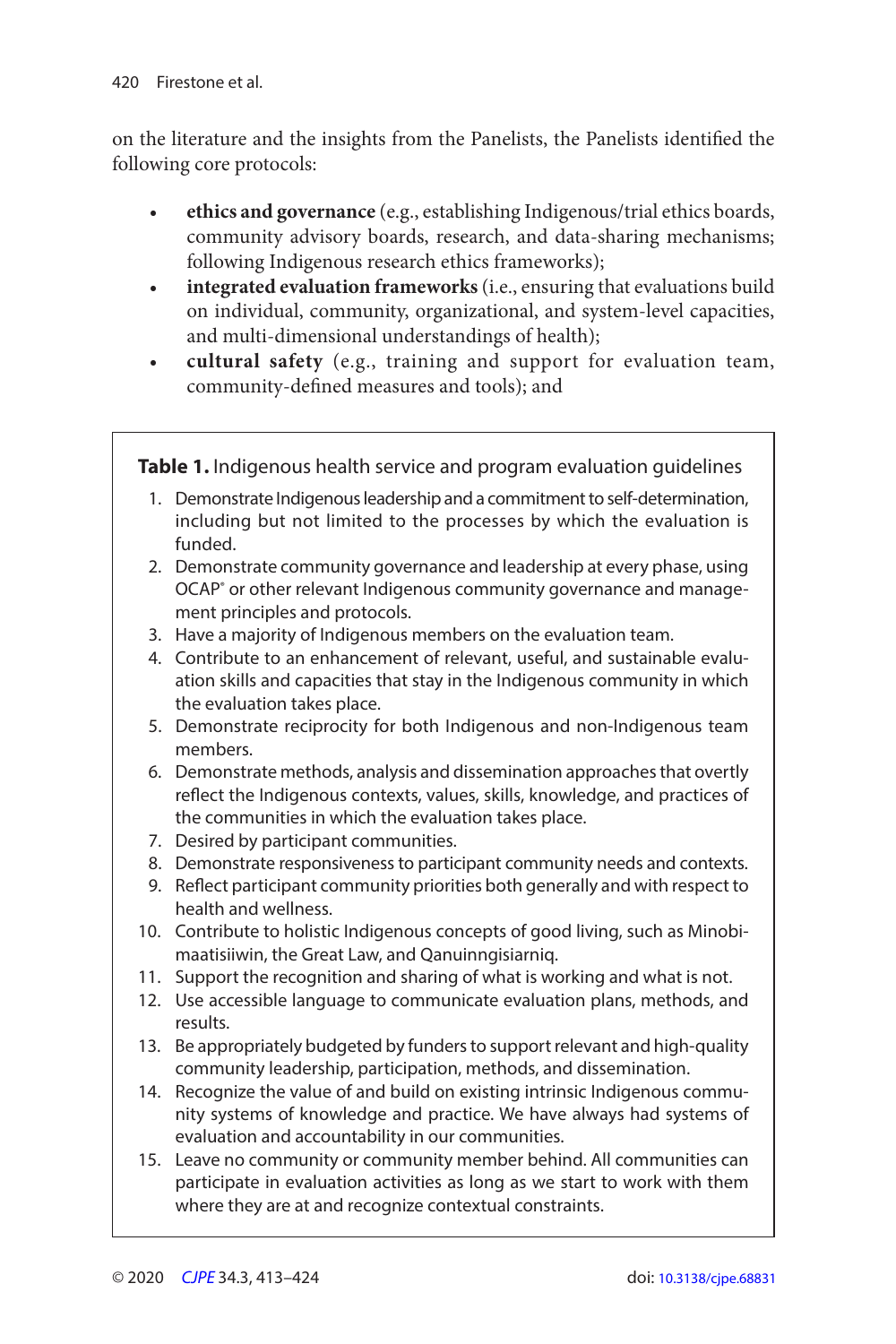• **leadership and engagement** (e.g., ensuring local leadership and involving in decision making across all stages of evaluation development, implementation, and knowledge translation).

 This is not an exhaustive inventory of protocols, but it highlights tangible, culturally appropriate, and effective applications of the principles. Detailed explanations and examples of each protocol are included in the Summary Report ([Well Living](#page-10-0) House, 2017b).

#### Guidelines for Indigenous health service and program evaluation

 The Panel drew on their collective knowledge and experiences to put the following guidelines forward (see [Table 1](#page-7-0)). The statements below can be understood as a set of "trail-markers," defining several unique evaluation pathways that are relevant and useful to diverse Indigenous communities.

## **CONCLUSION**

We have highlighted principles, protocols, and guidelines for Indigenous health service and evaluation that draw on the lived experiences of an expert Panel and what is known about working with and building relationships with Indigenous communities. Commonly, governmental evaluations have been and continue to be the source of negative experiences. However, as the Three Ribbon Panel confirms, there is potential to do evaluations in a meaningful way that benefits Indigenous communities. The collective wisdom and contributions of the Panel creates the necessary space for Indigenous worldviews, values, and beliefs to be centred within evaluation practice and lends insight that ought to be considered by evaluators, funding agencies, and Indigenous communities moving forward.

 While efforts were made to ensure that the Panel was comprehensive and inclusive, it is anticipated that ideas and strategies for specific contexts may have been missed. There may also be community contexts, constraints, and priorities that will result in choices and actions that differ from what are proposed here. This paper is thus a living document. This approach to Indigenous knowledge development and sharing is well aligned with the "wise" practice of health service and program evaluation, which must be holistic and iterative to adequately reflect contextual complexity and dynamism.

## **ACKNOWLEDGMENTS**

Support for the Three Ribbon Panel was provided through a Ministry of Health and Long-Term Care (MOHLTC)-funded, provincial capacity-building research program entitled "Urban Aboriginal Health Counts: Advancing Urban Aboriginal Population-Based Health Needs Assessment and Health Service Evaluation in Ontario." Dr. Smylie was supported by a CIHR Applied Public Health Research Chair in Indigenous Health Knowledge and Information. The agencies that sponsored the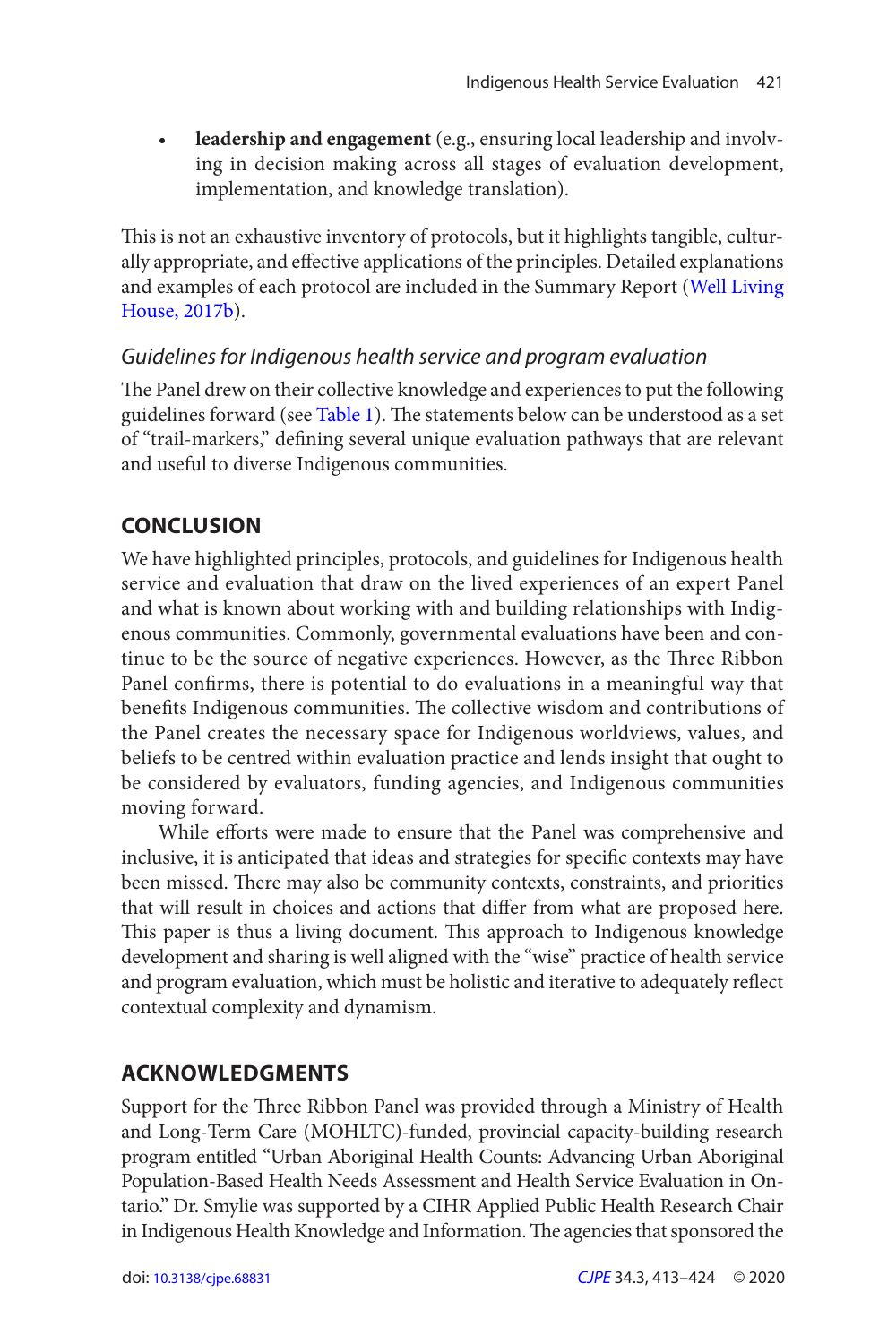<span id="page-9-0"></span>Three Ribbon Panel gathering were Dedwadadehsnye>s Aboriginal Health Centre (DAHAC), Seventh Generation Midwives Toronto (SGMT), Southwest Ontario Aboriginal Health Access Centre (SOAHAC), Waasegiizhig Nanaandawe'iyewigamig Health Access Centre (NIHAC), and Well Living House (WLH).

## **REFERENCES**

- Absolon, K. (2010). Indigenous wholistic theory: A knowledge set for practice. First Peoples Child and Family Review, 5(2):74-87.
- [American Evaluation Association . \( 2007 \)](#page-2-0). American evaluation association: Guiding principles for evaluators. American Journal of Evaluation, 28(4), 397-398. https://doi.org [/10.1177/10982140070280040701](https://doi.org//10.1177/10982140070280040701)
- Carjuzaa, J., & Fenimore-Smith, K. (2010). The give away spirit: Reaching a shared vision of ethical indigenous research relationships. Journal of Educational Controversy, 5(2). Retrieved from <https://cedar.wwu.edu/jec/vol5/iss2/4/>
- Castleden, H., Garvin, T., & Huu-ay-aht First Nation. (2008). Modifying Photovoice for community-based participatory Indigenous research. Social Science and Medicine, 66(6), 1393-1405. <https://doi.org/10.1016/j.socscimed.2007.11.030>. Medline:18191883
- Chouinard, J. A., & Cousins, J. B. (2007). Culturally competent evaluation for aboriginal communities: A review of the empirical literature. Journal of MultiDisciplinary Evaluation,  $4(8)$ ,  $40-57$ .
- Cram, F. (2018). Conclusion: Lessons about indigenous evaluation. New Directions for Evaluation, 2018( 159 ), 121 – 133 .<https://doi.org/10.1002/ev.20326>
- [Crowshoe , R. , & Manneschmidt , S. \( 2002 \)](#page-3-0). Akak'stiman: A blackfoot framework for decisionmaking and meditation process. Calgary, AB: University of Calgary Press.
- [Firestone , M. , Smylie , J. , Maracle , S. , Siedule , C. , De dwa da dehs nye>s Aboriginal Health](#page-4-0) [Access Centre, Métis Nation of Ontario, & O'Campo, P. \( 2014 \)](#page-4-0). Concept mapping: Application of a community-based methodology in three urban Aboriginal populations. American Indian Culture and Research Journal, 38(4), 85-104. https://doi. [org/10.17953/aicr.38.4.571154up25876h72](https://doi.org/10.17953/aicr.38.4.571154up25876h72)
- Geia, L. K., Hayes, B., & Usher, K. (2013). Yarning/Aboriginal storytelling: Towards an understanding of an Indigenous perspective and its implications for research practice. Contemporary Nurse, 46(1), 13-17. <https://doi.org/10.5172/conu.2013.46.1.13>. Medline:24716757
- Grover, J. G. (2008). Challenges in applying indigenous evaluation practices in mainstream grant programs to indigenous communities . Canadian Journal of Program Evaluation, 23(2), 33-50. Retrieved from http://ovidsp.ovid.com/ovidweb.cgi?T=JSandCSC=Yan [dNEWS=NandPAGE=fulltextandD=psyc5andAN=2010-10284-002](http://ovidsp.ovid.com/ovidweb.cgi?T=JSandCSC=YandNEWS=NandPAGE=fulltextandD=psyc5andAN=2010-10284-002)
- Hill, G., & Wilkinson, A. (2014). Indigegogy: A transformative indigenous educational process. Canadian Social Work Review/Revue Canadienne de Service Social, 31(2), 175 – 193 .
- Johnston-Goodstar, K. (2012). Decolonizing evaluation: The necessity of evaluation advisory groups in indigenous evaluation. New Directions for Evaluation, 136, 109-117. <https://doi.org/10.1002/ev.20038>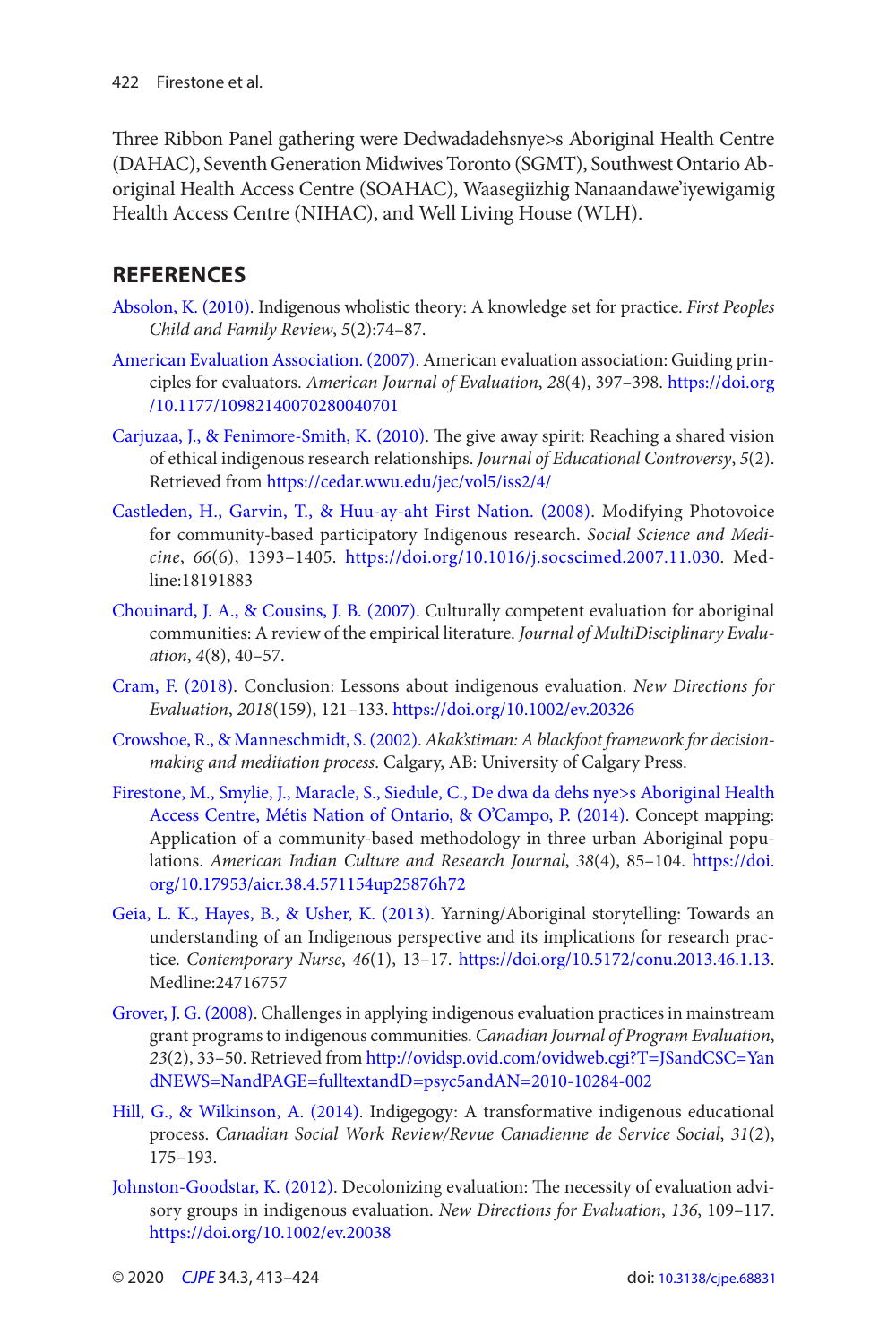- <span id="page-10-0"></span>Kirkness, V. J., & Barnhardt, R. (1991). First nations and higher education: The four R's respect, relevance, reciprocity, responsibility. Journal of American Indian Education,  $30(3)$ , 1-15.
- Lafrance, J., Nichols, R., & Kirkhart, K. E. (2012). Culture writes the script: On the centrality of context in indigenous evaluation. New Directions for Evaluation, 135, 59-74. <https://doi.org/10.1002/ev.20027>
- Lavoie, J. G., Forget, E., & O'Neil, J. D. (2007). Why equity in financing first nations onreserve health services matters: Findings from the 2005 national evaluation of the health transfer policy. Healthcare Policy = Politiques de Sante, 2(4), 79-96. Medline:19305735
- Maddox, R., Blais, G., Monchalin, R., Zeigler, C., Firestone, M., Mashford-Pringle, Monchalin, R. (n.d.). Systematic review of Indigenous health service and program evaluation. Article submitted for peer review.
- National Aboriginal Health Organization. (2006). First nations conceptual frameworks and applied models on ethics, privacy , and consent in health research and information. Ottawa, ON: Author.
- Scott, S. (2008). Drawing on indigenous ways of knowing: Reflections from a community evaluator. Canadian Journal of Program Evaluation, 23(2), 73-92.
- Smylie, J., Anderson, I., Ratima, M., Crengle, S., & Anderson, M. (2006). Indigenous health performance measurement systems in Canada, Australia, and New Zealand. Lancet, 367(9527), 2029-2031. [https://doi.org/10.1016/S0140-6736\(06\)68893-4](https://doi.org/10.1016/S0140-6736(06)68893-4). Medline:16782494
- Smylie, J., & Firestone, M. (2015). Back to the basics: Identifying and addressing underlying challenges in achieving high quality and relevant health statistics for indigenous populations in Canada. Statistical Journal of the International Association for Official Statistics (IAOS), 31(1), 67-87. <https://doi.org/10.3233/SJI-150864>. Medline:26793283
- [Truth and Reconcilliation Commission of Canada . 2015.](#page-2-0) Truth and Reconciliation Commission of Canada: Calls to Action . Retrieved from [http://trc.ca/assets/pdf/Calls\\_to\\_](http://trc.ca/assets/pdf/Calls_to_Action_English2.pdf)  [Action\\_English2.pdf](http://trc.ca/assets/pdf/Calls_to_Action_English2.pdf)
- Waapalaneexkweew (N. Bowman, Mohican/Lunaape), & Dodge-Francis, C. (2018). Culturally responsive indigenous evaluation and tribal governments: Understanding the relationship. New Directions for Evaluation, 2018(159), 17-31. https://doi. [org/10.1002/ev.20329](https://doi.org/10.1002/ev.20329)
- Weber-Pillwax, C. (2004). Indigenous researchers and Indigenous research methods: Cultural influences or cultural determinants of research methods . Pimatsiwin: A Journal of Aboriginal and Indigenous Community Health, 2(1), 77-90.
- Well Living House. (2017a). Well living house. Retrieved from [www.welllivinghouse.com](http://www.welllivinghouse.com)
- Well Living House. (2017b). Emergent principles and protocols for indigenous health service evaluation: Summary report of a provincial "three ribbons" expert consensus panel. Retrieved from [http://www.welllivinghouse.com/wp-content/uploads/2017/03/1-Summary\\_](http://www.welllivinghouse.com/wp-content/uploads/2017/03/1-Summary_Document_3RibbonPanel_Formatted_March2017_FINAL_2-28229-PRINTING-VERS.pdf)  [Document\\_3RibbonPanel\\_Formatted\\_March2017\\_FINAL\\_2-28229-PRINTING-](http://www.welllivinghouse.com/wp-content/uploads/2017/03/1-Summary_Document_3RibbonPanel_Formatted_March2017_FINAL_2-28229-PRINTING-VERS.pdf)[VERS.pdf](http://www.welllivinghouse.com/wp-content/uploads/2017/03/1-Summary_Document_3RibbonPanel_Formatted_March2017_FINAL_2-28229-PRINTING-VERS.pdf)
- Wilson, S. (2008). Research is ceremony: Indigenous research methods. Halifax, NS: Fernwood Publishing.